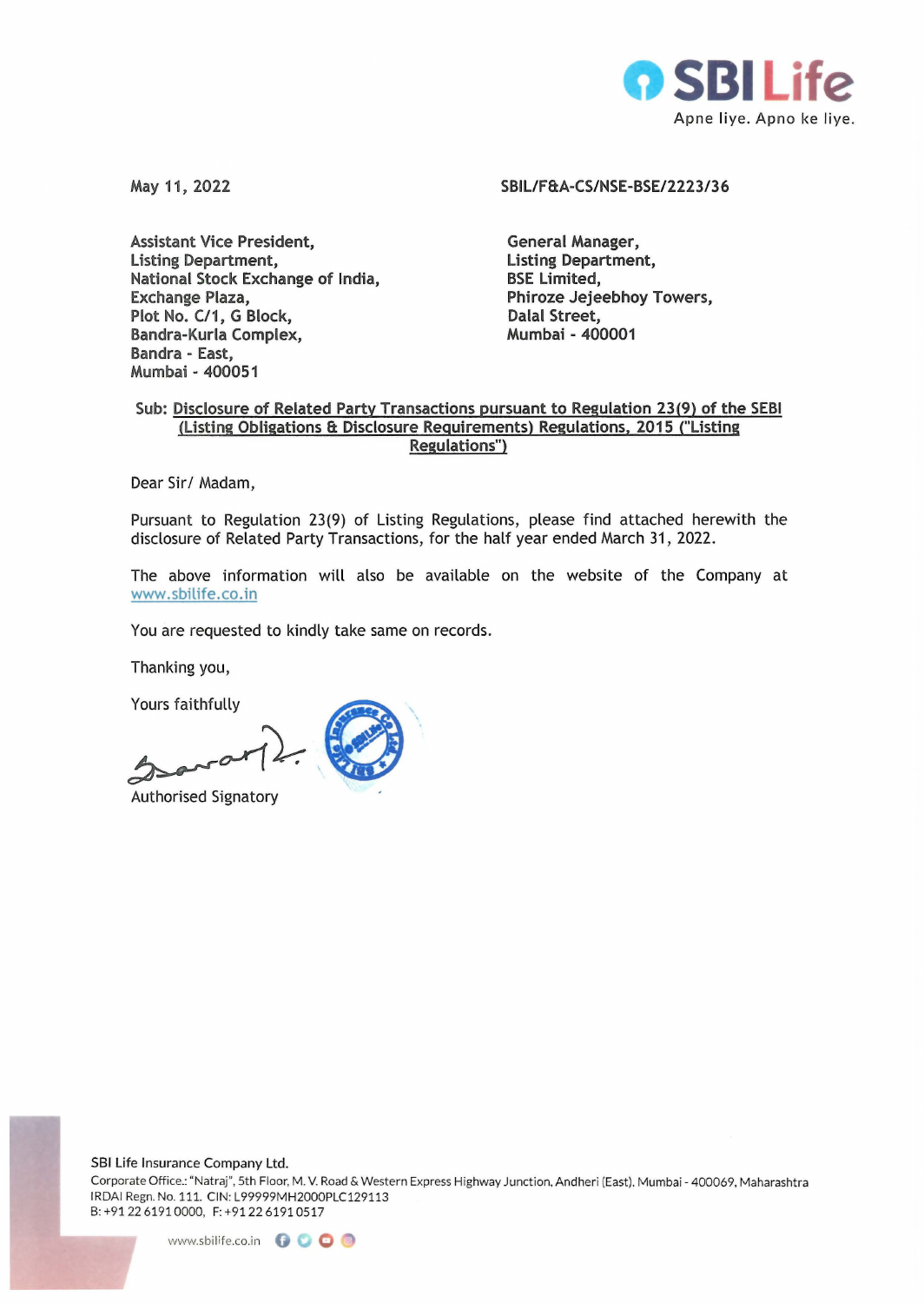### Disclosure of Related Party Transactions for the half year ended 31st March 2022

### Additional disclosure of related party transactions - applicable only in case the related party transaction relates to loans, inter-corporate deposits, advances or investments made or given by the listed entity/subsidiary. These details need to be disclosed only once, during

the reporting period when such transaction was undertaken.

|                |                              |            |                             |               |                               |                                      | the reporting period when such transaction was undertaken.<br>(₹ In '000) |                     |                          |                             |                              |                |               |                      |                                                             |               |          |                    |  |
|----------------|------------------------------|------------|-----------------------------|---------------|-------------------------------|--------------------------------------|---------------------------------------------------------------------------|---------------------|--------------------------|-----------------------------|------------------------------|----------------|---------------|----------------------|-------------------------------------------------------------|---------------|----------|--------------------|--|
|                |                              |            |                             |               |                               |                                      |                                                                           |                     |                          |                             | In case any financial        |                |               |                      |                                                             |               |          |                    |  |
|                | Details of the party (listed |            |                             |               |                               |                                      |                                                                           |                     |                          | In case monies are due      | indebtedness is incurred to  |                |               |                      |                                                             |               |          |                    |  |
|                | entity /subsidiary)          |            |                             |               | Details of the counterparty   |                                      |                                                                           | Value of            |                          | to either party as a result | make or give loans, inter-   |                |               |                      | Details of the loans, inter-corporate deposits, advances or |               |          |                    |  |
|                | entering into the            |            | a.                          |               | <b>Service</b>                |                                      | Value of the                                                              | transaction         |                          | of the transaction          |                              |                |               | <b>Investments</b>   |                                                             |               |          |                    |  |
|                | transaction                  |            |                             |               |                               |                                      | related party                                                             | during the          |                          | (see Note 1)                | corporate deposits, advances |                |               |                      |                                                             |               |          |                    |  |
|                |                              |            |                             |               |                               |                                      | transaction                                                               |                     |                          |                             |                              | or investments |               |                      |                                                             |               |          |                    |  |
| SL.            |                              |            |                             |               |                               | Type of related party                | as approved                                                               | reporting           | i herbe                  |                             |                              |                |               | <b>Nature</b>        |                                                             |               |          | <b>Purpose for</b> |  |
| No.            |                              |            |                             |               |                               | $\epsilon$ where<br>transaction      | by the audit                                                              | period (From        |                          |                             | <b>Nature of</b>             |                |               | <b>floan/</b>        |                                                             |               | $\sim$ . | which the funds    |  |
|                |                              |            |                             |               | <b>Relationship of the</b>    | (see Note 5)                         | committee.                                                                | 1st October         | Opening                  | <b>Closing</b>              | indebtedness                 | Cost           |               | advance/             |                                                             |               |          | will be utilised   |  |
|                |                              |            |                             |               | counterparty with             |                                      |                                                                           | 2021 to 31st        | balance                  | balance                     | (loan/                       |                |               | inter corp linterest |                                                             |               | Secured/ |                    |  |
|                | <b>Mame</b>                  | <b>PAN</b> | <b>Name</b>                 | <b>PAN</b>    | the listed entity or          |                                      | (see Note 6a                                                              | <b>March 2022)</b>  | (1st October (31st March |                             | <b>issuance of</b>           | (see           | <b>Tenure</b> | orate                | Rate (%)                                                    | <b>Tenure</b> | unsecure | by the ultimate    |  |
|                |                              |            |                             |               | its subsidiary                |                                      |                                                                           | (see Note 6b) 2021) |                          | 2022)                       | debt/ anv                    | Note 7)        |               | deposit              |                                                             |               |          | recipient of       |  |
|                |                              |            |                             |               |                               |                                      |                                                                           |                     |                          |                             |                              |                |               |                      |                                                             |               |          | funds              |  |
|                |                              |            |                             |               |                               |                                      |                                                                           |                     |                          |                             | other etc.)                  |                |               | <b>Investmen</b>     |                                                             |               |          | (end usage)        |  |
|                |                              |            |                             |               |                               |                                      |                                                                           |                     |                          |                             |                              |                |               |                      |                                                             |               |          |                    |  |
|                |                              |            |                             |               |                               | Income                               |                                                                           |                     |                          |                             |                              |                |               |                      |                                                             |               |          |                    |  |
|                |                              |            |                             |               |                               | Premium income                       | 45.00.000                                                                 | 21.67.998           |                          |                             | IN A                         | N.A.           | N.A.          | N.A.                 | N.A.                                                        | IN A.         | N.A.     | IN.A.              |  |
|                |                              |            |                             |               |                               | Interest / Discount Income           | 20,00,000                                                                 | 89,739              |                          |                             | N.A.                         | N.A.           | N.A.          | IN.A.                | N.A.                                                        | IN.A.         | N.A.     | IN.A.              |  |
|                |                              |            |                             |               |                               | Profit / (Loss) on Sale of           |                                                                           |                     |                          |                             |                              |                |               |                      |                                                             |               |          |                    |  |
|                |                              |            |                             |               |                               | Investments                          | Actual                                                                    | (20, 588)           |                          |                             | N.A.                         | N.A.           | N.A.          | N.A.                 | N.A.                                                        | ln.a.         | N.A.     | N.A.               |  |
|                |                              |            |                             |               |                               | Other income                         | 10,000                                                                    | 1,426               |                          |                             | N.A.                         | N.A.           | N.A.          | N.A.                 | N.A.                                                        | NA.           | N.A.     | NA.                |  |
|                |                              |            |                             |               |                               | <b>Expenses</b>                      |                                                                           |                     |                          |                             |                              |                |               |                      |                                                             |               |          |                    |  |
|                |                              |            |                             |               |                               | Employee's Salary / Allowances /     |                                                                           |                     |                          |                             |                              |                |               |                      |                                                             |               |          |                    |  |
|                |                              |            |                             |               |                               | Reimbursement                        | 70,000                                                                    | 12,256              |                          |                             | N.A.                         | N.A.           | N.A.          | N.A.                 | N.A.                                                        | N.A.          | N.A.     | IN.A.              |  |
|                |                              |            |                             |               |                               | Rent and related expenses for        |                                                                           |                     |                          |                             |                              |                |               |                      |                                                             |               |          |                    |  |
|                |                              |            |                             |               |                               | Premises                             | 50,000                                                                    | 10,836              |                          |                             | N.A                          | N.A.           | N.A.          | N.A.                 | N.A.                                                        | N.A.          | N.A.     | N.A.               |  |
|                |                              |            |                             |               |                               | <b>Commission Expenses</b>           | 1,50,00,000                                                               | 80.72.145           |                          |                             | N.A.                         | N.A.           | N.A.          | IN.A.                | N.A.                                                        | IN A.         | N.A.     | IN A               |  |
|                |                              |            |                             |               |                               | <b>Bank Charges</b>                  | 1,50,000                                                                  | 39,062              |                          |                             | N.A.                         | NA.            | N.A.          | IN.A.                | N.A.                                                        | IN.A.         | N.A.     | IN.A.              |  |
|                | SBI Life Insurance           |            |                             |               |                               | Royalty Charges                      | 5,00,000                                                                  | 2,06,215            |                          |                             | N.A.                         | N.A.           | N.A.          | N.A.                 | N.A.                                                        | N.A.          | N.A.     | N.A.               |  |
|                | Co. Ltd                      |            | State Bank of India         |               | <b>Holding Company</b>        | Others                               |                                                                           |                     |                          |                             |                              |                |               |                      |                                                             |               |          |                    |  |
|                |                              |            |                             |               |                               | Interim Dividend                     |                                                                           | 11.10.000           |                          |                             | IN.A.                        | N.A.           | NA.           | N.A.                 | N.A.                                                        | NA.           | N.A.     | IN A.              |  |
|                |                              |            |                             |               |                               |                                      |                                                                           |                     |                          |                             | N.A.                         | N.A.           | N.A.          | N.A.                 | N.A.                                                        | IN.A.         | IN.A.    | IN.A.              |  |
|                |                              |            |                             |               |                               | Investments: Purchased / Placed      | 6,00,00,000                                                               | 2,34,48,395         |                          |                             | NA.                          | N.A.           | IN.A.         | IN.A.                |                                                             | N.A.          | N.A.     | IN.A.              |  |
|                |                              |            |                             |               |                               | <b>Investments: Sales / Maturity</b> | 4,00,00,000                                                               | 53,55,079           |                          |                             |                              |                |               |                      | N.A.                                                        |               |          |                    |  |
|                |                              |            |                             |               |                               | Assets                               |                                                                           |                     |                          |                             |                              |                |               |                      |                                                             |               |          |                    |  |
|                |                              |            | $\sim$<br>$x \rightarrow x$ |               | $\mu$ -gain for $\mu$ , $\mu$ | Investments<br>$\rightarrow$         | مر کا ما                                                                  |                     | $-12.67.000$             | 5,00,000 N.A.               |                              | N.A.           | N.A.          | N.A.                 | N.A.                                                        | IN A          | N.A.     | IN A.              |  |
|                |                              |            |                             |               | SS.                           | Cash & Bank balances                 |                                                                           |                     | 32,50,215                | 61.52.263 N.A.              |                              | N.A.           | IN.A.         | N.A.                 | N.A.                                                        | N.A.          | N.A.     | NA.                |  |
|                |                              |            |                             |               |                               | Income accrued on Investments        |                                                                           |                     | 15,84,452                | 4,69,692 N.A.               |                              | N.A.           | IN.A.         | IN.A.                | IN.A.                                                       | IN.A.         | N.A.     | IN.A.              |  |
|                |                              |            |                             |               |                               | <b>Fixed Assets to deputees</b>      |                                                                           |                     | 1.544                    | 1,326   N.A.                |                              | N.A.           | N.A.          | N.A.                 | N.A.                                                        | N.A.          | NA.      | IN.A.              |  |
|                |                              |            |                             |               |                               | Other Advances / Receivables         |                                                                           |                     | 10.063                   | 4,182 N.A.                  |                              | N.A.           | N.A.          | N.A.                 | N.A.                                                        | N.A.          | N.A.     | IN.A.              |  |
|                |                              |            |                             |               |                               | Liabilities                          |                                                                           |                     |                          |                             |                              |                |               |                      |                                                             |               |          |                    |  |
|                |                              |            |                             |               |                               | Share Capital                        |                                                                           |                     | 55.50.000                | 55.50.000 IN.A.             |                              | N.A.           | IN.A.         | N.A.                 | N.A.                                                        | N.A.          | NA.      | IN.A.              |  |
|                |                              |            |                             |               |                               | Interim Dividend Payable             |                                                                           |                     | $\tilde{\phantom{a}}$    | 11,10,000 N.A.              |                              | N.A.           | N.A.          | N.A.                 | N.A.                                                        | NA.           | N.A.     | N.A.               |  |
|                |                              |            |                             |               |                               | <b>Other Liabilities</b>             |                                                                           |                     | 4,74,846                 | 3,58,378 N.A.               |                              | N.A.           | N.A.          | N.A.                 | N.A.                                                        | NA.           | N.A.     | NA.                |  |
|                | SBI Life Insurance           |            |                             |               |                               | <b>Liabilities</b>                   |                                                                           |                     |                          |                             |                              |                |               |                      |                                                             |               |          |                    |  |
| $\overline{2}$ | Co. Ltd                      |            | <b>BNP Paribas Cardit</b>   |               | <b>Investing Partner</b>      |                                      |                                                                           |                     | 20.036                   | $\sim$                      | N.A.                         | N.A.           | N.A.          | N.A.                 | N.A.                                                        | IN.A.         | N.A.     | IN A.              |  |
|                |                              |            |                             |               |                               | <b>Share Capital</b>                 |                                                                           |                     |                          |                             |                              |                |               |                      |                                                             |               |          |                    |  |
|                | SBI Life Insurance           |            |                             |               | Holding Company of            | Asseis                               |                                                                           |                     |                          |                             |                              |                |               |                      |                                                             |               |          |                    |  |
| 3              | Co. Ltd                      |            | <b>BNP Paribas</b>          |               | <b>Investing Partner</b>      |                                      |                                                                           |                     |                          |                             |                              |                |               |                      |                                                             |               |          |                    |  |
|                |                              |            |                             |               | <b>BNP Paribas Cardif</b>     | Cash & Bank balances                 |                                                                           |                     | 600                      |                             | İN.A.                        | N.A.           | N.A.          | N.A.                 | N.A.                                                        | İN.A.         | N.A.     | İN.A.              |  |
|                |                              |            |                             |               |                               | Income                               |                                                                           |                     |                          |                             |                              |                |               |                      |                                                             |               |          |                    |  |
|                |                              |            | $\omega_{\rm{max}}$         |               |                               | Premium Income                       | 45.00.000                                                                 | 20.025              |                          | i se na                     | N.A.                         | N.A.           | N.A.          | NA.                  | N.A.                                                        | N.A.          | N.A.     | N.A.               |  |
|                |                              |            |                             |               |                               |                                      |                                                                           |                     |                          |                             |                              |                |               |                      |                                                             |               |          |                    |  |
|                | SBI Life Insurance           |            | <b>SBICap Securities</b>    |               |                               | Expenses                             |                                                                           |                     |                          |                             |                              |                |               |                      |                                                             |               |          |                    |  |
| 4              | Co. Ltd                      |            | Ltd.                        |               | Fellow Subsidiary             | <b>Commission Expenses</b>           | 1,50,00,000                                                               | 36                  |                          |                             | IN.A.                        | IN.A.          | N.A.          | N.A.                 | N.A.                                                        | IN.A.         | N.A.     | N.A.               |  |
|                |                              |            |                             |               |                               | <b>Brokerage Charges</b>             | 50,000                                                                    | 10,675              |                          |                             | N.A.                         | N.A.           | N.A.          | N.A.                 | N.A.                                                        | N.A.          | N.A.     | N.A.               |  |
|                |                              |            | <b>Andrew Countries</b>     |               | where we do not have a good   | Liabilities                          |                                                                           |                     |                          |                             |                              |                |               |                      |                                                             |               |          |                    |  |
|                |                              |            |                             |               |                               | Other Liabilities                    |                                                                           |                     | 348                      | 3,541 IN.A.                 |                              | N.A.           | N.A.          | N.A.                 | N.A.                                                        | N.A.          | N.A.     | IN.A.              |  |
|                |                              |            |                             |               |                               | Income                               |                                                                           |                     |                          |                             |                              |                |               |                      |                                                             |               |          |                    |  |
|                |                              |            |                             |               |                               | Profit / (Loss) on Sale of           |                                                                           |                     |                          |                             |                              |                |               |                      |                                                             |               |          |                    |  |
|                | SBI Life Insurance           |            |                             | $\sim$ $\sim$ |                               | Investments                          | Actual                                                                    | 36,719              |                          |                             | N.A.                         | N.A.           | IN.A.         | N.A.                 | N.A.                                                        | N.A.          | N.A.     | N.A.               |  |
| 5              | Co. Ltd                      |            | SBI DFHI Ltd.               |               | Fellow Subsidiary             | Others                               |                                                                           |                     |                          |                             |                              |                |               |                      |                                                             |               |          |                    |  |
|                |                              |            |                             |               | All Corporate                 | Investments: Purchased / Placed      | 6,00,00,000                                                               | 76,97,022           |                          |                             | N.A                          | N.A.           | N.A.          | IN.A.                | N.A.                                                        | N.A.          | N.A.     | IN.A.              |  |
|                |                              |            |                             |               |                               | Investments: Sales / Maturity        | 4.00.00.000                                                               | 30,07,248           |                          |                             | N.A                          | NA.            | N.A.          | IN.A.                | N.A.                                                        | IN.A.         | N.A.     | IN.A.              |  |
|                |                              |            |                             |               |                               |                                      |                                                                           |                     |                          |                             |                              |                |               |                      |                                                             |               |          |                    |  |

 $\mathcal{L}_{\text{max}}$  , and  $\mathcal{L}_{\text{max}}$ 

 $\label{eq:12} \mathcal{L}_{\mathbf{q}}(\mathbf{r}_{\mathbf{q}}) = \mathcal{L}_{\mathbf{q}}(\mathbf{r}_{\mathbf{q}}) = \mathcal{L}_{\mathbf{q}}(\mathbf{r}_{\mathbf{q}}) \cdot \mathcal{L}_{\mathbf{r}}$ 

 $\langle\kappa,\omega_{\rm{th}}\rangle$  . in an Sal

 $\sim$ 

 $\sim$   $\omega$  can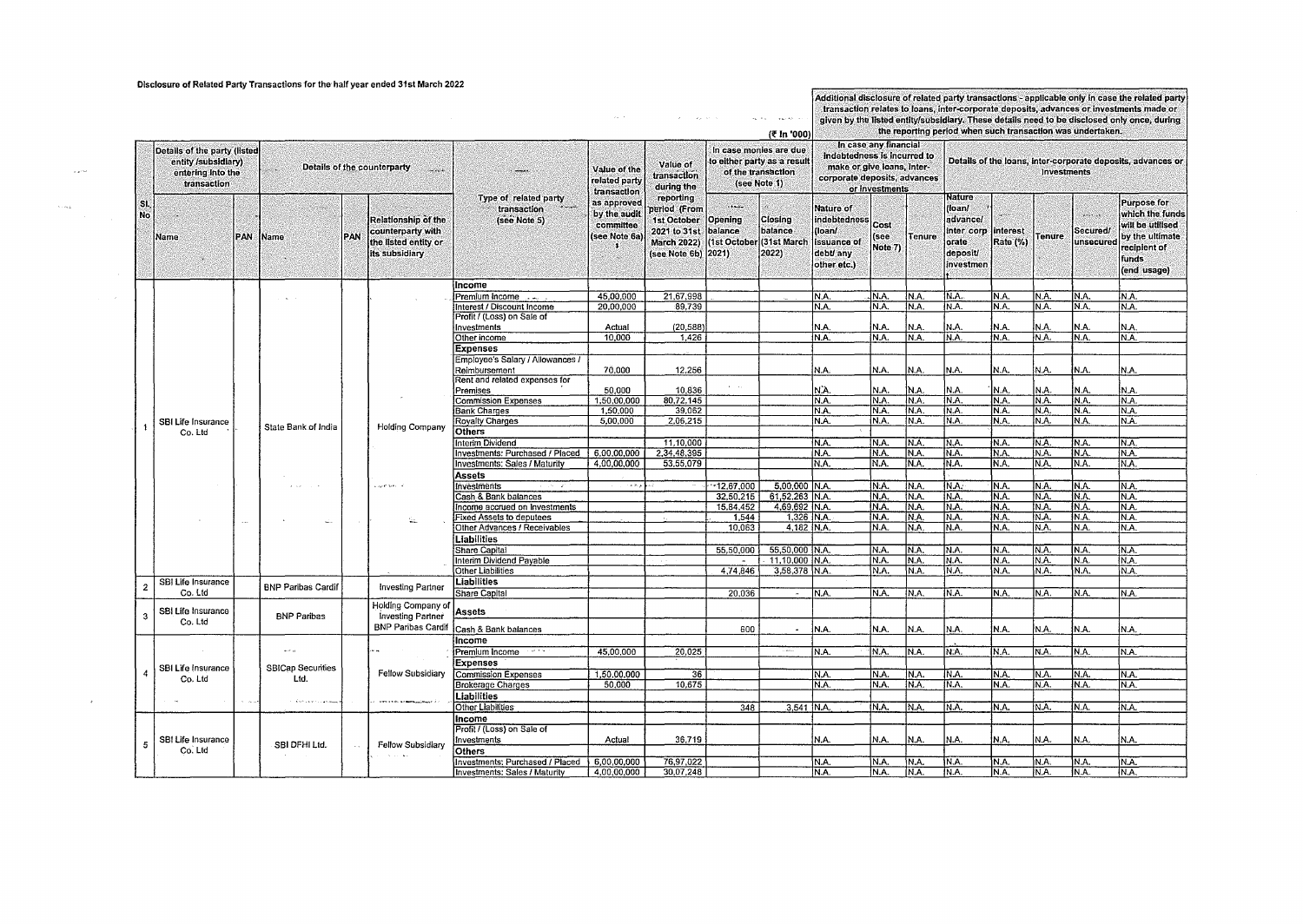Additional disclosure of related party transactions - applicable only in case the related party transaction relates to loans, inter-corporate deposits, advances or investments made or given by the listed entity/subsidiary.

|            |                                                                                         |     |                                 |                                                                                                  |                   |                                                      | the reporting period when such transaction was undertaken.<br>(₹ in '000) |                                                                                                                |                                                                                               |                                                                      |                                                                                                                                      |                         |                |                                                                                    |                             |               |                      |                                                                                                                             |
|------------|-----------------------------------------------------------------------------------------|-----|---------------------------------|--------------------------------------------------------------------------------------------------|-------------------|------------------------------------------------------|---------------------------------------------------------------------------|----------------------------------------------------------------------------------------------------------------|-----------------------------------------------------------------------------------------------|----------------------------------------------------------------------|--------------------------------------------------------------------------------------------------------------------------------------|-------------------------|----------------|------------------------------------------------------------------------------------|-----------------------------|---------------|----------------------|-----------------------------------------------------------------------------------------------------------------------------|
|            | Details of the party (listed<br>entity /subsidiary)<br>entering into the<br>transaction |     | Details of the counterparty     |                                                                                                  |                   |                                                      | Value of the<br>related party<br>transaction                              | Value of<br>transaction<br>during the                                                                          | In case monies are due<br>to either party as a result  <br>of the transaction<br>(see Note 1) |                                                                      | In case any financial<br>indebtedness is incurred to<br>make or give loans, inter-<br>corporate deposits, advances<br>or investments |                         |                | Details of the loans, inter-corporate deposits, advances or<br>investments         |                             |               |                      |                                                                                                                             |
| SI.<br>No. | Name                                                                                    | PAN | Name                            | <b>Relationship of the</b><br>counterparty with<br>PAN<br>the listed entity or<br>its subsidiary |                   | Type of related party<br>transaction<br>(see Note 5) | as approved<br>by the audit<br>committee<br>(see Note 6a)                 | reporting<br>period (From<br>1st October<br>2021 to 31st Dalance<br><b>March 2022)</b><br>(see Note 6b) [2021) | Opening                                                                                       | Closing<br>balance <sup>®</sup><br>(1st October (31st March<br>2022) | <b>Nature of</b><br>Indebtedness<br>(loan/<br><b>Issuance of</b><br>debt/ any<br>other etc.)                                         | Cost<br>(see<br>Note 7) | Tenure         | <b>Nature</b><br>(loan/<br>advancel<br>Inter corp<br>orate<br>deposit<br>investmen | <b>Interest</b><br>Rate (%) | <b>Tenure</b> | Secured/<br>unsecure | <b>Purpose for</b><br>which the funds<br>will be utilised<br>by the ultimate<br>reciplent of<br><b>tunds</b><br>(end usage) |
|            |                                                                                         |     |                                 |                                                                                                  |                   | Income                                               |                                                                           |                                                                                                                |                                                                                               |                                                                      |                                                                                                                                      |                         |                |                                                                                    |                             |               |                      |                                                                                                                             |
|            |                                                                                         |     |                                 |                                                                                                  |                   | Premium Income                                       | 45,00,000                                                                 | 5.180                                                                                                          |                                                                                               |                                                                      | N.A.                                                                                                                                 | N.A.                    | IN.A.          | IN.A.                                                                              | IN.A.                       | N.A.          | N.A.                 | IN A.                                                                                                                       |
|            |                                                                                         |     |                                 |                                                                                                  |                   | Interest / Discount Income                           | 20.00.000                                                                 | 28,359                                                                                                         |                                                                                               |                                                                      | N.A.                                                                                                                                 | N.A.                    | N.A.           | IN A.                                                                              | IN.A.                       | N.A.          | N.A.                 | IN.A.                                                                                                                       |
|            |                                                                                         |     |                                 |                                                                                                  |                   | Expenses                                             |                                                                           |                                                                                                                |                                                                                               |                                                                      |                                                                                                                                      |                         |                |                                                                                    |                             |               |                      |                                                                                                                             |
| 6          | SBI Life Insurance                                                                      |     | SBI Cards &                     |                                                                                                  |                   | <b>Commission Expenses</b>                           | 1,50,00,000                                                               | #                                                                                                              |                                                                                               |                                                                      | N.A.                                                                                                                                 | N.A.                    | IN.A           | IN.A.                                                                              | N.A.                        | N.A.          | IN.A.                | IN.A.                                                                                                                       |
|            | Co. Ltd                                                                                 |     | <b>Payment Services</b><br>Ltd. |                                                                                                  | Fellow Subsidiary | <b>Assets</b>                                        |                                                                           |                                                                                                                |                                                                                               |                                                                      |                                                                                                                                      |                         |                |                                                                                    |                             |               |                      |                                                                                                                             |
|            |                                                                                         |     |                                 |                                                                                                  |                   | <b>Investments</b>                                   |                                                                           |                                                                                                                | 9.92,580                                                                                      | 38.84.508 IN.A.                                                      |                                                                                                                                      | IN.A.                   | IN.A.          | IN.A.                                                                              | N.A.                        | IN.A.         | IN A.                | N.A.                                                                                                                        |
|            |                                                                                         |     |                                 |                                                                                                  |                   | Income accrued on Investments                        |                                                                           |                                                                                                                | 31.747                                                                                        | 3.545 IN.A.                                                          |                                                                                                                                      | NA.                     | IN.A.          | IN.A.                                                                              | N.A.                        | N.A.          | IN.A.                | N.A.                                                                                                                        |
|            |                                                                                         |     |                                 |                                                                                                  |                   | Liabilities                                          |                                                                           |                                                                                                                |                                                                                               |                                                                      |                                                                                                                                      |                         |                |                                                                                    |                             |               |                      |                                                                                                                             |
|            |                                                                                         |     |                                 |                                                                                                  |                   | Other Liabilities                                    |                                                                           |                                                                                                                | 6,184                                                                                         |                                                                      | 71 N.A.                                                                                                                              | N.A.                    | IN.A.          | N.A.                                                                               | N.A.                        | N.A.          | N.A.                 | N.A.                                                                                                                        |
|            |                                                                                         |     |                                 |                                                                                                  |                   | Income                                               |                                                                           |                                                                                                                |                                                                                               |                                                                      |                                                                                                                                      |                         |                |                                                                                    |                             |               |                      |                                                                                                                             |
|            | SBI Life Insurance                                                                      |     | SBI Fund                        |                                                                                                  |                   | Premium Income                                       | 45,00,000                                                                 | 19.865                                                                                                         |                                                                                               |                                                                      | N.A.                                                                                                                                 | N.A.                    | N.A.           | N.A.                                                                               | IN A.                       | NA.           | N.A.                 | IN.A.                                                                                                                       |
|            | Co. Ltd                                                                                 |     | Management                      |                                                                                                  | Fellow Subsidiary | Liabilities                                          |                                                                           |                                                                                                                |                                                                                               |                                                                      |                                                                                                                                      |                         |                |                                                                                    |                             |               |                      |                                                                                                                             |
|            |                                                                                         |     | Private Ltd.                    |                                                                                                  |                   | Other Liabilities                                    |                                                                           |                                                                                                                | 108                                                                                           | $6,398$ N.A.                                                         |                                                                                                                                      | N.A.                    | N.A.           | N.A.                                                                               | N.A.                        | N.A.          | N.A.                 | IN.A.                                                                                                                       |
|            |                                                                                         |     |                                 |                                                                                                  |                   | Income                                               |                                                                           |                                                                                                                |                                                                                               |                                                                      |                                                                                                                                      |                         |                |                                                                                    |                             |               |                      |                                                                                                                             |
|            |                                                                                         |     |                                 |                                                                                                  |                   | Premium Income                                       | 45.00.000                                                                 | #                                                                                                              |                                                                                               |                                                                      | NA.                                                                                                                                  | NÄ.                     | N.A            | IN.A.                                                                              | IN.A.                       | N.A.          | N.A.                 | IN.A.                                                                                                                       |
|            | SBI Life Insurance                                                                      |     | <b>SBI Capital Markets</b>      |                                                                                                  |                   | <b>Others</b>                                        |                                                                           |                                                                                                                |                                                                                               |                                                                      |                                                                                                                                      |                         |                |                                                                                    |                             |               |                      |                                                                                                                             |
| 8          | Co. Ltd                                                                                 |     | Ltd.                            |                                                                                                  | Fellow Subsidiary | Investments: Purchased / Placed                      | 6,00,00,000                                                               | 80,07,708                                                                                                      |                                                                                               |                                                                      | IN.A.                                                                                                                                | N.A.                    | IN.A.          | IN.A.                                                                              | N.A.                        | N.A.          | IN.A.                | IN.A.                                                                                                                       |
|            |                                                                                         |     |                                 |                                                                                                  |                   | Liabilities                                          |                                                                           |                                                                                                                |                                                                                               |                                                                      |                                                                                                                                      |                         |                |                                                                                    |                             |               |                      |                                                                                                                             |
|            |                                                                                         |     |                                 |                                                                                                  |                   | <b>Other Liabilities</b>                             |                                                                           |                                                                                                                | 85                                                                                            | 4,334 N.A.                                                           |                                                                                                                                      | N.A.                    | IN.A.          | IN.A.                                                                              | IN.A.                       | N.A.          | IN.A.                | N.A.                                                                                                                        |
|            |                                                                                         |     |                                 |                                                                                                  |                   | Income                                               |                                                                           |                                                                                                                |                                                                                               |                                                                      |                                                                                                                                      |                         |                |                                                                                    |                             |               |                      |                                                                                                                             |
|            | SBI Life Insurance                                                                      |     | SBI Payment                     |                                                                                                  |                   | Premium Income                                       | 45,00,000                                                                 | 220                                                                                                            |                                                                                               |                                                                      | N.A.                                                                                                                                 | N.A.                    | IN.A.          | IN.A.                                                                              | IN.A.                       | IN.A.         | N.A.                 | N.A.                                                                                                                        |
|            | Co. Ltd                                                                                 |     | Services Pvt. Ltd.              |                                                                                                  | Fellow Subsidiary |                                                      |                                                                           |                                                                                                                |                                                                                               |                                                                      |                                                                                                                                      |                         |                |                                                                                    |                             |               |                      |                                                                                                                             |
|            |                                                                                         |     |                                 |                                                                                                  |                   | Liabilities                                          |                                                                           |                                                                                                                |                                                                                               |                                                                      |                                                                                                                                      |                         |                |                                                                                    |                             |               |                      |                                                                                                                             |
|            |                                                                                         |     |                                 |                                                                                                  |                   | Other Liabilities                                    |                                                                           |                                                                                                                | 256                                                                                           |                                                                      | 17 IN.A.                                                                                                                             | N.A.                    | IN.A.          | N.A.                                                                               | N.A.                        | N.A.          | IN.A.                | IN.A.                                                                                                                       |
|            |                                                                                         |     |                                 |                                                                                                  |                   | Income                                               |                                                                           |                                                                                                                |                                                                                               |                                                                      |                                                                                                                                      |                         |                |                                                                                    |                             |               |                      |                                                                                                                             |
|            |                                                                                         |     |                                 |                                                                                                  |                   | Premium Income                                       | 45,00,000                                                                 | 3,303                                                                                                          |                                                                                               |                                                                      | N.A.                                                                                                                                 | N.A.                    | N.A            | N.A.                                                                               | N.A.                        | N.A.          | N.A.                 | N.A.                                                                                                                        |
|            |                                                                                         |     |                                 |                                                                                                  |                   | Rental income                                        | Actual                                                                    | 7.671                                                                                                          |                                                                                               |                                                                      | N.A.                                                                                                                                 | N.A.                    | İN.A           | N.A.                                                                               | N.A.                        | N.A.          | IN.A.                | IN.A.                                                                                                                       |
|            |                                                                                         |     |                                 |                                                                                                  |                   | Reimbursement of common                              |                                                                           |                                                                                                                |                                                                                               |                                                                      |                                                                                                                                      |                         |                |                                                                                    |                             |               |                      |                                                                                                                             |
|            |                                                                                         |     |                                 |                                                                                                  |                   | expenses<br><b>Reimbursement of Premises</b>         | 10,000                                                                    | 2,195                                                                                                          |                                                                                               |                                                                      | N.A.                                                                                                                                 | NA.                     | N.A.           | N.A.                                                                               | N.A.                        | N.A.          | İN.A.                | İΝA.                                                                                                                        |
|            |                                                                                         |     |                                 |                                                                                                  |                   | related expenses                                     | Actual                                                                    | 1.182                                                                                                          |                                                                                               |                                                                      | N.A.                                                                                                                                 | N.A.                    | İN.A           | IN.A.                                                                              | N.A.                        | N.A.          | N.A.                 |                                                                                                                             |
|            |                                                                                         |     |                                 |                                                                                                  |                   | <b>Insurance Claims Received</b>                     | 10,000                                                                    | 1.840                                                                                                          |                                                                                               |                                                                      | N.A.                                                                                                                                 | N A.                    | IN.A.          | IN.A.                                                                              | N.A.                        | N.A.          | IN.A.                | IN.A.<br>N.A.                                                                                                               |
|            |                                                                                         |     |                                 |                                                                                                  |                   | <b>Expenses</b>                                      |                                                                           |                                                                                                                |                                                                                               |                                                                      |                                                                                                                                      |                         |                |                                                                                    |                             |               |                      |                                                                                                                             |
|            |                                                                                         |     |                                 |                                                                                                  |                   |                                                      | 20,000                                                                    | 3,928                                                                                                          |                                                                                               |                                                                      | N.A.                                                                                                                                 | N.A.                    |                | N.A.                                                                               | IN.A.                       |               |                      |                                                                                                                             |
|            | SBI Life Insurance                                                                      |     | SBI General                     |                                                                                                  |                   | Premium expense<br>Common expenses                   | 10.000                                                                    | 1,390                                                                                                          |                                                                                               |                                                                      | IN A.                                                                                                                                | N.A.                    | IN.A.<br>İN A. | IN.A.                                                                              | N.A.                        | IN.A.<br>N.A. | N.A.<br>NA.          | IN.A.<br>N.A.                                                                                                               |
|            | Co. Ltd                                                                                 |     | Insurance Co. Ltd.              |                                                                                                  | Fellow Subsidiary | <b>Others</b>                                        |                                                                           |                                                                                                                |                                                                                               |                                                                      |                                                                                                                                      |                         |                |                                                                                    |                             |               |                      |                                                                                                                             |
|            |                                                                                         |     |                                 |                                                                                                  |                   | Interim Dividend                                     |                                                                           | $\overline{75}$                                                                                                |                                                                                               |                                                                      | IN A.                                                                                                                                |                         |                |                                                                                    |                             |               |                      |                                                                                                                             |
|            |                                                                                         |     |                                 |                                                                                                  |                   | Investments: Purchased / Placed                      | 6,00,00,000                                                               |                                                                                                                |                                                                                               |                                                                      | N.A.                                                                                                                                 | N.A.<br>N.A.            | IN.A.<br>IN.A. | N.A.<br>NA.                                                                        | IN.A.<br>N.A                | N.A.          | IN.A.<br>IN A.       | N.A.                                                                                                                        |
|            |                                                                                         |     |                                 | $\Delta$ .                                                                                       |                   | Purchase of Fixed Assets                             | 14,421                                                                    | $\sim$<br>9,421                                                                                                |                                                                                               |                                                                      | N.A.                                                                                                                                 | N.A.                    | IN.A.          | N.A.                                                                               | IN.A.                       | IN.A.<br>N.A. | IN.A.                | N.A.<br>N.A.                                                                                                                |
|            |                                                                                         |     |                                 |                                                                                                  |                   |                                                      |                                                                           |                                                                                                                |                                                                                               |                                                                      |                                                                                                                                      |                         |                |                                                                                    |                             |               |                      |                                                                                                                             |
|            |                                                                                         |     |                                 |                                                                                                  |                   | Assets                                               |                                                                           |                                                                                                                |                                                                                               |                                                                      |                                                                                                                                      |                         |                |                                                                                    |                             |               |                      |                                                                                                                             |
|            |                                                                                         |     |                                 |                                                                                                  |                   | Premium paid in advance                              |                                                                           |                                                                                                                | 775                                                                                           | 4.151 N.A.                                                           |                                                                                                                                      | N.A.                    | IN A           | NA.                                                                                | N.A.                        | N.A.          | IN.A.                | N.A.                                                                                                                        |
|            |                                                                                         |     |                                 |                                                                                                  |                   | Other Advances / Receivables                         | ewe.                                                                      |                                                                                                                | 18,533                                                                                        | 11.009 N.A.                                                          |                                                                                                                                      | N.A.                    | IN.A.          | N.A.                                                                               | N.A.                        | N.A.          | N.A.                 | N.A.                                                                                                                        |
|            |                                                                                         |     |                                 |                                                                                                  |                   | Liabilities                                          |                                                                           |                                                                                                                |                                                                                               |                                                                      |                                                                                                                                      |                         |                |                                                                                    |                             |               |                      |                                                                                                                             |
|            |                                                                                         |     |                                 |                                                                                                  |                   | Share Capital                                        |                                                                           |                                                                                                                | 374                                                                                           | 374 N.A.                                                             |                                                                                                                                      | N.A.                    | IN.A           | IN.A.                                                                              | N.A.                        | IN.A          | IN.A.                | IN.A.                                                                                                                       |
|            |                                                                                         |     |                                 |                                                                                                  |                   | Interim Dividend Payable                             |                                                                           |                                                                                                                |                                                                                               | 8,679 IN.A.                                                          | 75 N.A.                                                                                                                              | N.A.                    | IN.A           | IN.A.                                                                              | N.A.                        | N.A.          | N.A.                 | N.A.                                                                                                                        |
|            |                                                                                         |     |                                 |                                                                                                  |                   | Other Liabilities                                    |                                                                           |                                                                                                                | 6.464                                                                                         |                                                                      |                                                                                                                                      | IN.A.                   | IN.A.          | N.A.                                                                               | N.A.                        | IN.A.         | N.A.                 | IN.A.                                                                                                                       |